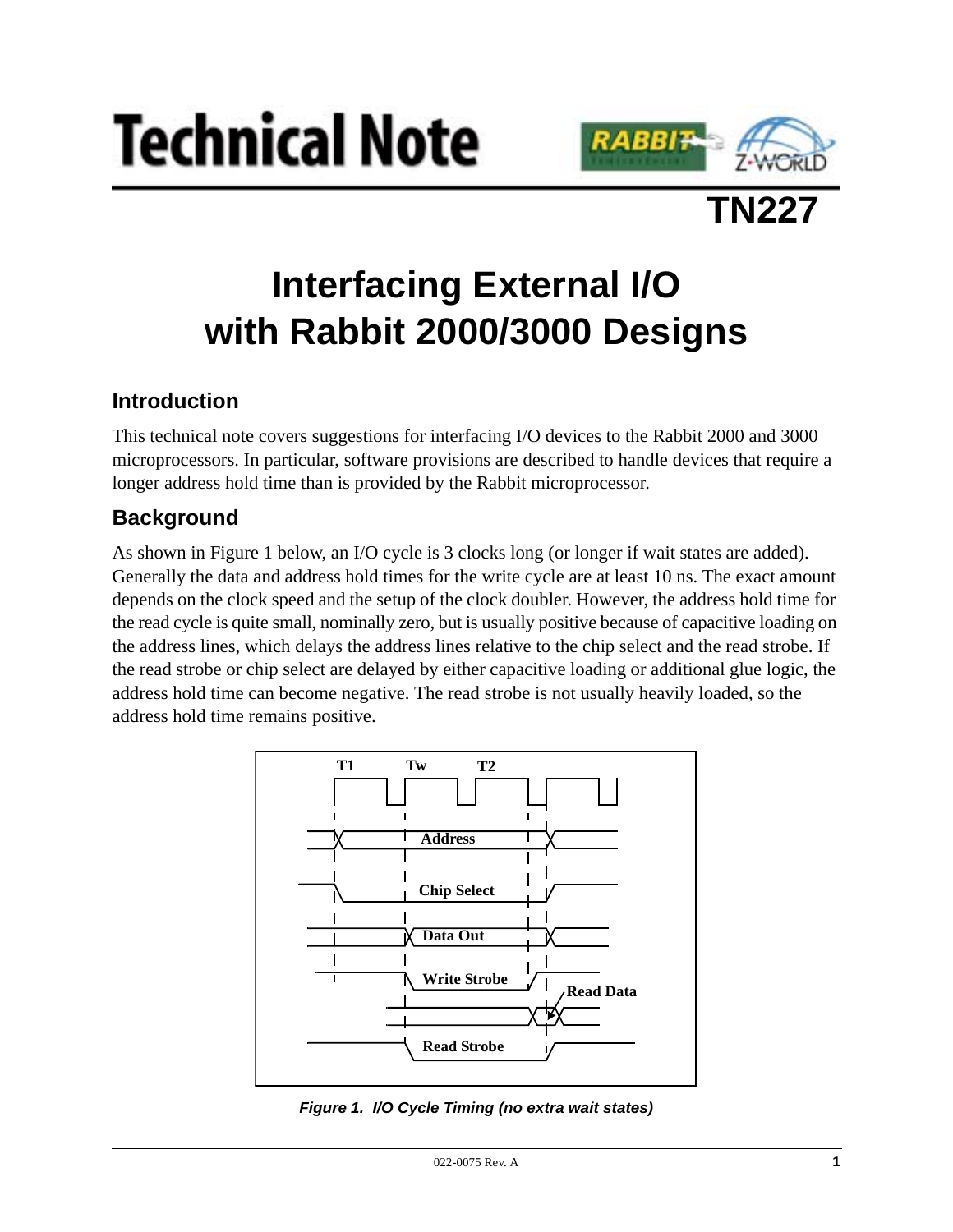This behavior of the chip select, read strobe, and address hold time applies to the main-memory I/O bus. If the auxiliary I/O bus, which is available only on the Rabbit 3000, is used, then the address and data out are held until the next I/O cycle. There is a minimum separation of one clock between I/O bus cycles, so the clock address and data hold time are at least one clock cycle long.

Several approaches are available to increase the address hold time when interfacing I/O devices to the main bus.

- If only a few nanoseconds are required, a series resistor can be placed between the address bus and the device. This creates an RC delay, with the capacitance supplied by the input capacitance of the device. Typically 500 or 1000 Ω in each line will assure 5 ns of hold time. Do *not* place the resistors between the Rabbit microprocessor and the memories or other devices that cannot tolerate additional address hold-time delays.
- Another approach is to not use the address lines at all, but use parallel outputs to serve as address lines. In this case, the hold time can be as long as desired. Generally a read strobe from Parallel Port E should be used to ensure that a double-select of two devices cannot occur. If the /IORD signal is used for several devices, a double select could occur if the chip select for one device is enabled and then another device is read while the chip select for the first device is still enabled.
- **•** If a longer address hold time is required, a transparent latch with a delayed strobe can be used. In this case it is important not to hold the address for such a long time that it is not correctly updated before the next write strobe. Such an error could result in writing to the wrong address (but only in level-triggered devices, such as memories). The fastest that a write strobe can follow the end of a read strobe is about 6 clocks, for example, with the instructions **IOE LD A,(HL)** followed by **IOE LD** (HL), B. A more likely error is that the transparent latch would not freeze its output before the end of the cycle, but this can be prevented by using wait states. If 7 wait states are selected, the enable delay for the transparent latch can be as long as about 5 clocks without bad effects. This is at least 100 ns even on a Rabbit 3000 running at 50 MHz. [Figure 2](#page-2-0) shows a circuit that should provide at least 25 ns of address hold time, but never as much as 100 ns.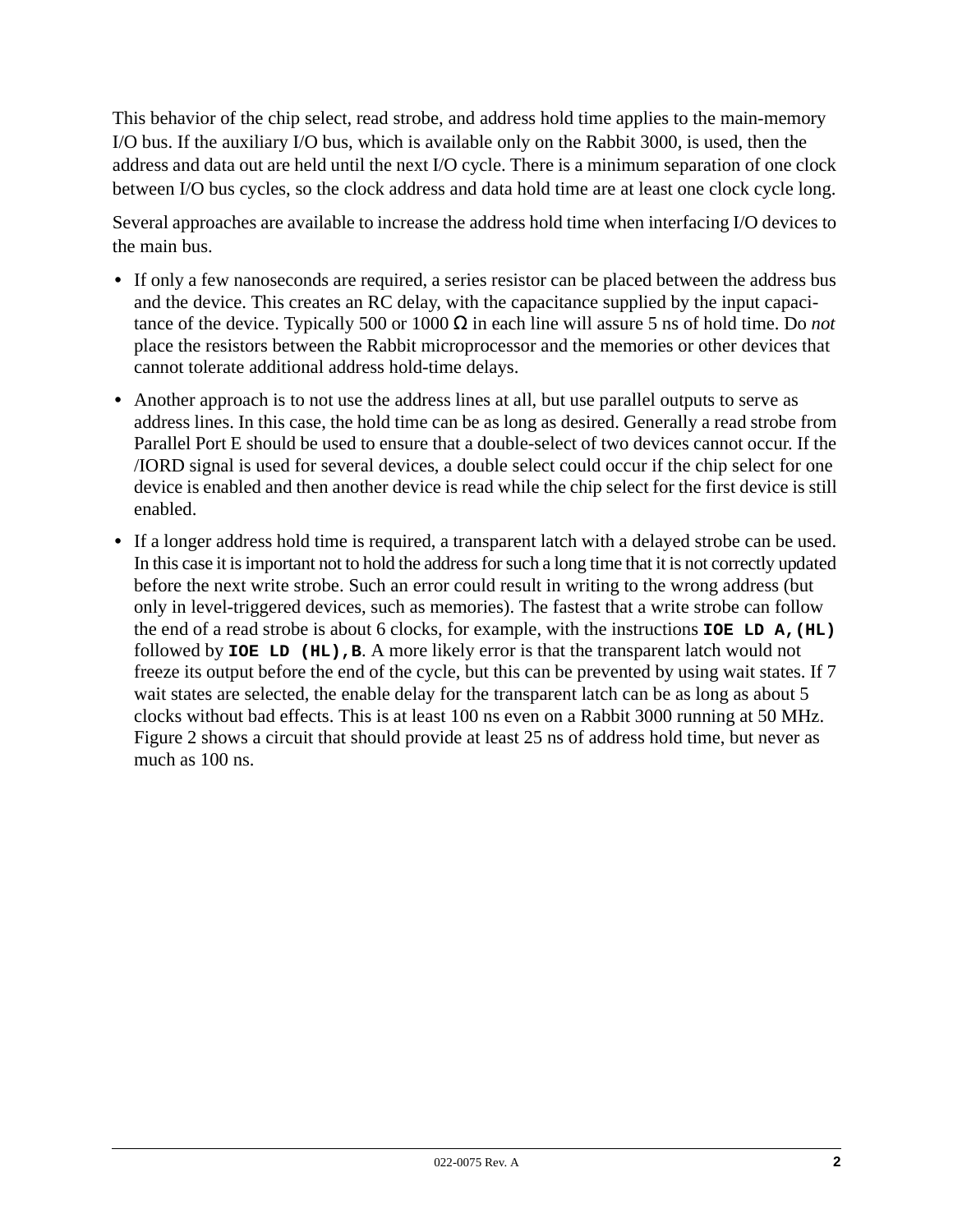

<span id="page-2-0"></span>**Figure 2. Address Hold Using a Transparent Latch**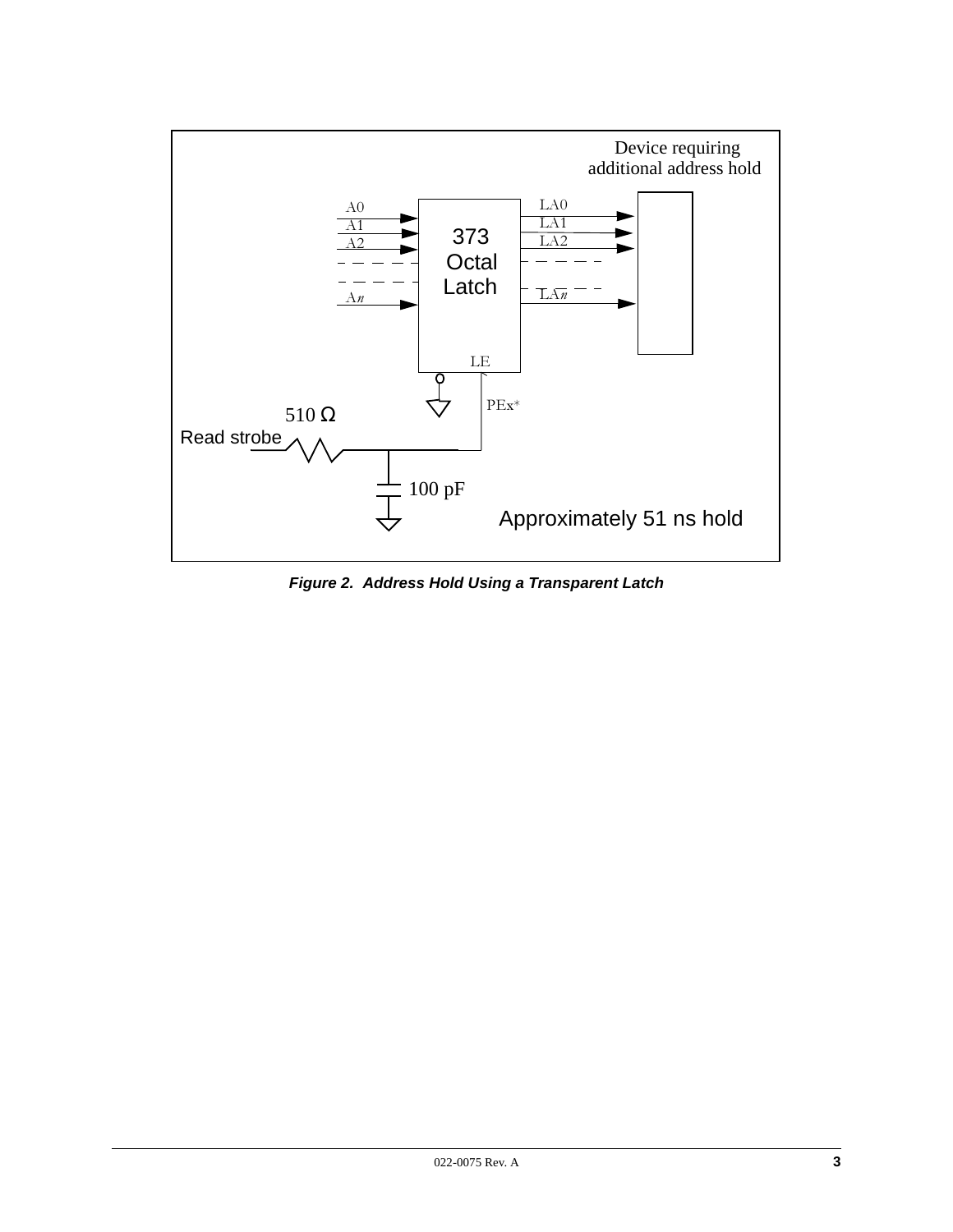# **Software Alignment**

It is possible to get additional hold time with software. The technique is most useful if only a small (3 or 4) number of address lines are being used. Align the I/O instruction such that the next memory cycle following the I/O bus cycle will have the same value for the address lines in question. This works if the I/O instruction is followed by the instruction fetch of the next instruction and that instruction is aligned so that the address lines are held as desired. This involves aligning the I/O instruction at a certain memory address. It is also necessary to disable the interrupts to ensure that no interrupt takes place between the I/O instruction and the following instruction fetch.

This technique will provide at least 2 CPU clock cycles of hold time for those address lines because the address lines won't change state after the I/O access. It is not necessary to match all the address lines—only the ones used in decoding the I/O address are required. If A0–A3 are matched, the software needs to align the access routine on a 16-byte boundary—the memory requirements increase if you try to match additional address lines. Decoding 4 address lines gives 16 addresses for the I/O device being addressed—this should be adequate for most purposes. The address hold time will be longer if you have inserted wait states for your memory device where the aligned software routine resides (RAM vs. flash).

Let's look at an example for a CPU running at 22.1 MHz.

**•** Memory has no wait states:

Address hold-time = processor CLK period  $\times$  2 CPU CLK cycles  $= 45.2$  ns  $\times 2 = 90.4$  ns

• Memory with 1 wait state:

Address hold-time = processor CLK period  $\times$  (2 CPU CLK cycles + number of wait states)  $= 45.2$  ns  $\times$  (2 + 1 ws) = 135.6 ns

In the timing diagram below, the address lines are shown as being low in the active state. The function automatically aligns the function address to any of the 16 possible states of the lower addresses to provide the necessary address hold:



**Figure 3. Timing Diagram for Aligned and Unaligned Address Lines**